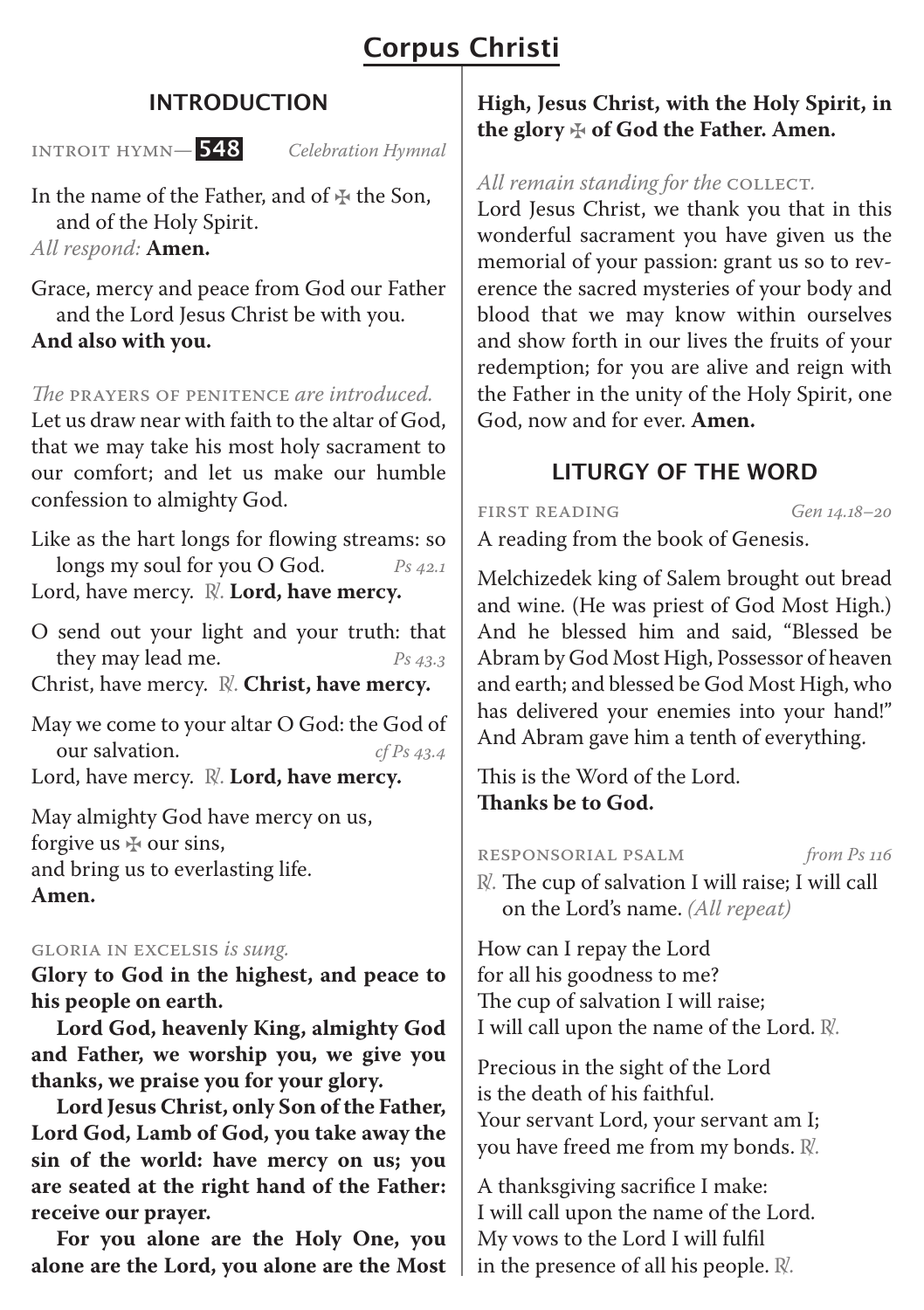#### Second Reading *1 Cor 11.23–26*

A reading from the first letter of Paul to the Corinthians.

I received from the Lord what I also delivered to you, that the Lord Jesus on the night when he was betrayed took bread, and when he had given thanks, he broke it, and said, "This is my body which is for you. Do this in remembrance of me." In the same way also he took the cup, after supper, saying, "This cup is the new covenant in my blood. Do this, as often as you drink it, in remembrance of me." For as often as you eat this bread and drink the cup, you proclaim the Lord's death until he comes.

This is the Word of the Lord. **Thanks be to God.**

Gradual Hymn*—* 496

Gospel AcclAMATION *Jn 6.51*

*Alleluia.* I am the living bread that came down from heaven, says the Lord: whoever eats of this bread will live for ever. *Alleluia.*

Gospel Reading *Jn 6.51–58*

The Lord be with you. **And also with you.** Hear the Gospel ⊕ of our Lord Jesus Christ according to John. **Glory to you, O Lord.**

Jesus said to the Jews:—

"I am the living bread that came down from heaven. If anyone eats of this bread, he will live for ever. And the bread that I will give for the life of the world is my flesh."

The Jews then disputed among themselves, saying, "How can this man give us his flesh to eat?" So Jesus said to them, "Truly, truly, I say to you, unless you eat the flesh of the Son of Man and drink his blood, you have no life in you. Whoever feeds on my flesh and drinks my blood has eternal life, and I will raise him up on the last day. For my flesh is true food, and my blood is true drink. Whoever feeds on my flesh and drinks my blood abides in me, and I in him. As the living Father sent me, and I live because of the Father, so whoever feeds on me, he also will live because of me. This is the bread that came down from heaven, not like the bread the fathers ate and died. Whoever feeds on this bread will live for ever"

This is the Gospel of the Lord. **Praise to you, O Christ.**

A Sermon *may follow.*

#### *All stand to recite the* Nicene Creed*.*

**We believe in one God, the Father, the Almighty, maker of heaven and earth, of all that is, seen and unseen.** 

**We believe in one Lord, Jesus Christ, the only Son of God, eternally begotten of the Father, God from God, Light from Light, true God from true God, begotten, not made, of one Being with the Father; through him all things were made. For us and for our salvation he came down from heaven,** 

*(all bow)* **was incarnate from the Holy Spirit** 

**and the Virgin Mary, and was made man.**  *(all rise)* **For our sake he was crucified under Pontius Pilate; he suffered death and was buried. On the third day he rose again in accordance with the Scriptures; he ascended into heaven and is seated at the right hand of the Father. He will come again in glory to judge the living and the dead, and his kingdom will have no end.** 

**We believe in the Holy Spirit, the Lord, the giver of life, who proceeds from the Father and the Son, who with the Father and the Son is worshipped and glorified, who has spoken through the Prophets. We believe in one holy catholic and apostolic Church. We acknowledge one baptism for the forgiveness of sins. We look for the resurrection of the dead, and the life** ✠ **of the world to come. Amen.**

*The* Intercessions *are introduced, and all kneel. One of these responses may be used:* ℣. Lord, hear us. ℟. **Lord, graciously hear us.** *or* ℣. Lord, in your mercy, ℟. **Hear our prayer.**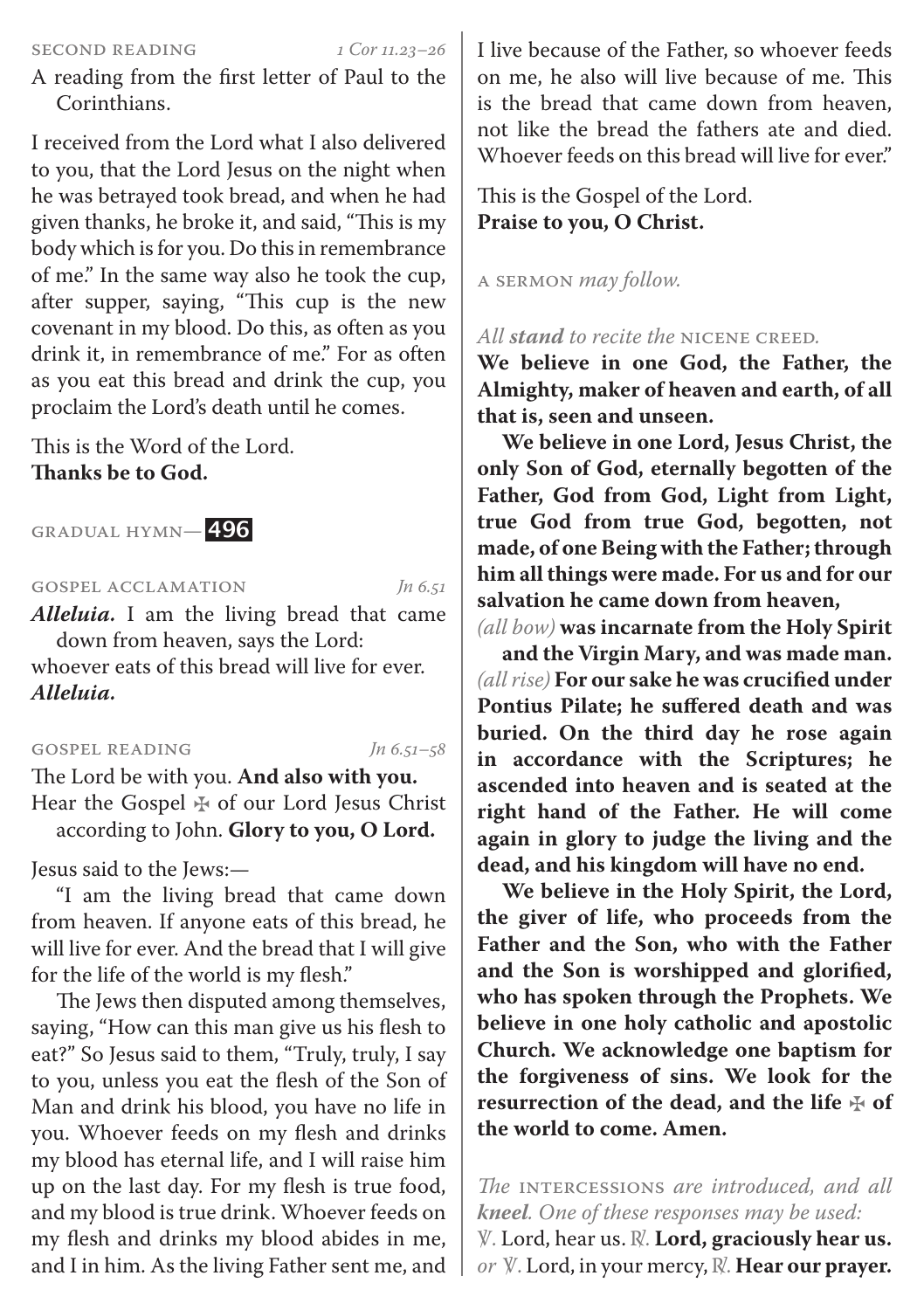## *At the Commemoration of the Departed:* ℣. Rest eternal ✠ grant unto them, O Lord;  $\mathbb{R}$ . And let light perpetual shine upon them.

*The Intercessions end:*

Merciful Father,

**Accept these prayers, for the sake of your Son, our Saviour Jesus Christ. Amen.**

## LITURGY OF THE SACRAMENT

*All stand as the priest introduces the* Peace*.*  We are the Body of Christ. In the one Spirit we were all baptized into one body. Let us then pursue all that makes for peace and builds up our common life.

The peace of the Lord be always with you. **And also with you.**

Offertory Hymn*—* 556

## *The people unite their prayers with the priest, who says the* Prayer over the Offerings*.*

- Pray, my brothers and sisters, that my sacrifice and yours may be acceptable to God, the almighty Father.
- **May the Lord accept the sacrifice at your hands, for the praise and glory of his name, for our good, and the good of all his Church.**

God our sustainer, receive the offerings we bring before you, and feed us continually with that bread which satisfies all hunger, your Son our Saviour Jesus Christ. **Amen.**

#### Eucharistic Prayer

The Lord be with you. **And also with you.** Lift up your hearts. **We lift them to the Lord.** Let us give thanks to the Lord our God. **It is right to give him thanks and praise.**

*The* Preface *follows.* 

### All respond with the SANCTUS & BENEDICTUS.

- **Holy, holy, holy Lord, God of power and might, heaven and earth are full of your glory. Hosanna in the highest.**
- **Blessed is he** ✠ **who comes in the name of the Lord. Hosanna in the highest.**

## *All kneel. After the Consecration, all acclaim:* Great is the mystery of faith:

**Christ has died; Christ is risen; Christ will come again.**

*The Eucharistic Prayer continues, and ends:* … for ever and ever. **Amen.**

## RITE OF COMMUNION

## *The priest introduces the LORD'S PRAYER.*

**Our Father, who art in heaven, hallowed be thy name; thy kingdom come; thy will be done, on earth as it is in heaven. Give us this day our daily bread. And forgive us our trespasses, as we forgive those who trespass against us. And lead us not into temptation; but deliver us from evil.** 

**For thine is the kingdom, the power and the glory, for ever and ever. Amen.**

## *The priest breaks the Host;* Agnus Dei *is sung.*

- **Lamb of God, you take away the sin of the world: have mercy on us.**
- **Lamb of God, you take away the sin of the world: have mercy on us.**
- **Lamb of God, you take away the sin of the world: grant us peace.**

*The priest gives the* Communion Invitation*.*

- Behold the Lamb of God, who takes away the sin of the world. Blessed are those who are called to his supper.
- **Lord, I am not worthy to receive you, but only say the word, and I shall be healed.**

*Holy Communion is distributed.*

Communion Hymn*—* 525



*The priest says the* Post-Communion *prayer.* All praise to you, our God and Father, for you have fed us with the bread of heaven and quenched our thirst from the true vine: hear our prayer that, being grafted into Christ, we may grow together in unity and feast with him in his kingdom; through Jesus Christ our Lord. **Amen.**